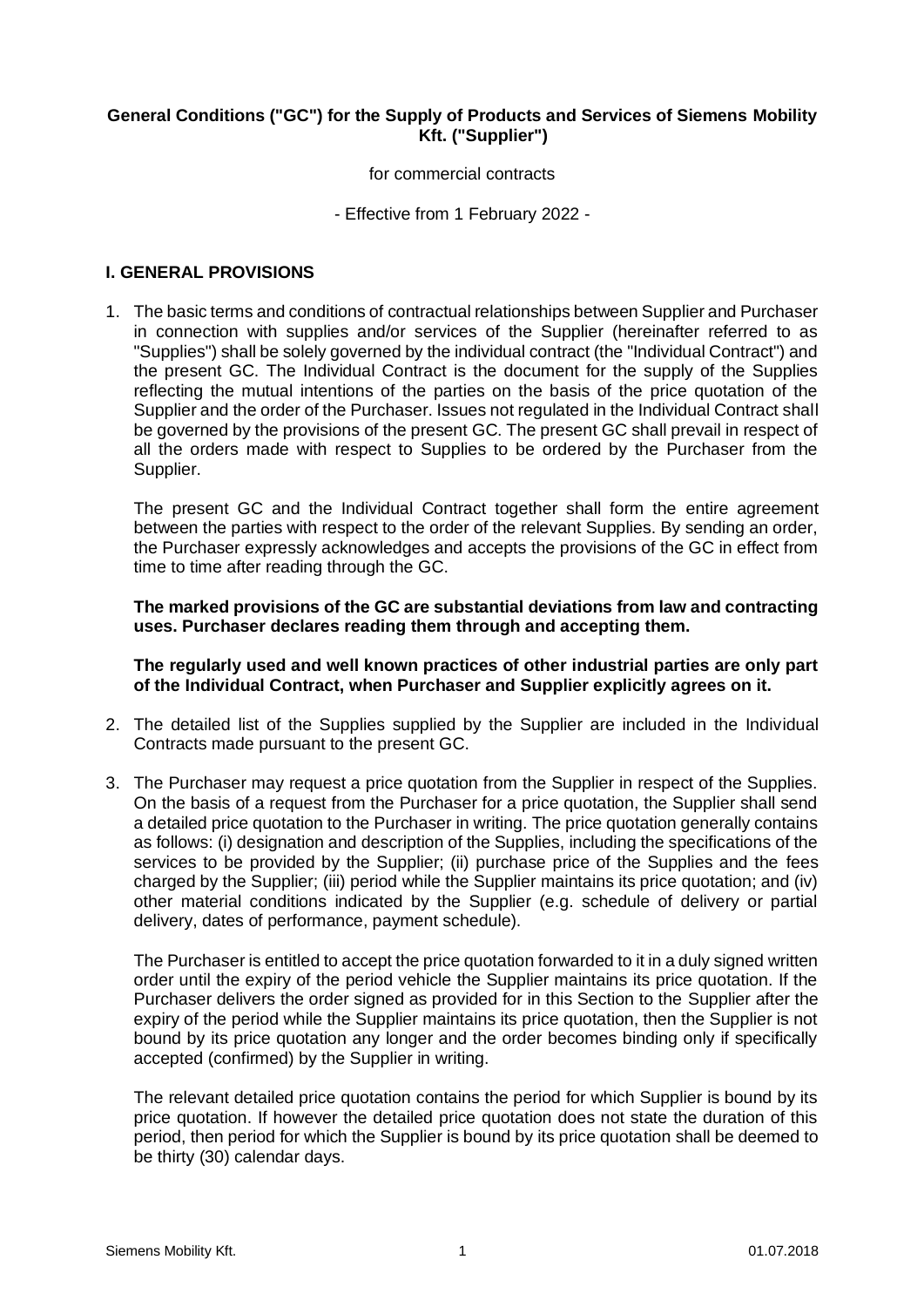An Individual Contract is only made between the Purchaser and the Supplier in the event that the Purchaser delivers its order with terms fully identical to the terms of the detailed price quotation of the Supplier by the expiry of the period specified above for which the Supplier is bound by its price quotation or if the Supplier receives the order with terms fully identical to the terms of the detailed price quotation of the Supplier after the expiry of the period for which the Supplier is bound by its price quotation, the Supplier confirms the acceptance of the order in writing. If the Purchaser orders the Supplies from the Supplier in accordance with the terms of the price quotation, then upon the receipt of the written order by the Supplier, an Individual Contract is made between the parties.

If the Purchaser does not send an order with the terms included in the price quotation, then the Purchaser shall remind the Supplier of this. This notice is deemed to be a new request for price quotation. In this case the Supplier makes a new price quotation and delivers it to the Purchaser. After receiving the new price quotation, the Purchaser is entitled to order the Supplies in accordance with the above provisions of the GC.

**The General Terms and Conditions of the Purchaser is not part of the Individual Contract and not even in the case if the Seller does not explicitly refuse if or are not in all in contrary with this GC or consists of additional regulation or not substantial regulations.**

4. The Supplier herewith reserves any industrial property rights and/or copyrights pertaining to its cost estimates, drawings and other documents (hereinafter referred to as "Documents"). The Documents shall not be made accessible to third parties without the Supplier's prior consent and shall, upon request, be returned without undue delay to the Supplier if the Individual Contract is not awarded to the Supplier. The above provisions shall apply mutatis mutandis to the Purchaser's Documents; these may, however, be made accessible to those third parties to whom the Supplier has rightfully subcontracted Supplies.

The parties undertake to hold confidential, not to make accessible or disclose to any third person the existence or the terms of the price quotations, the orders, the present GC and the Individual Contract and any confidential business information acquired in the course of the performance of the present GC and the Individual Contract. Confidential business information shall include any fact, information, solution or data related to the business activities of the parties the publication, unauthorized acquisition or use of which would impair or might jeopardize the rightful financial, economic or market interests of the relevant party.

5. The Purchaser has the non-exclusive right to use standard software and firmware, provided that it remains unchanged, is used within the agreed performance parameters, and on the agreed equipment.

If in the course of the performance of the Supplier the Supplies include software, then the parties are obliged to agree on the terms of copyright related to the software in detail and in all respects in the Individual Contract.

If the services of the Supplier include provisions of standard software made available by third parties, then the special conditions of the author of the standard software or other proprietor of the IPR shall be applicable.

- 6. Partial deliveries and partial invoices are allowed, unless otherwise agreed in the Individual Contract.
- 7. The term "claim for damages" used in the present GL also includes claims for indemnification for useless expenditure, but within the limits as defined in Section VIII.7.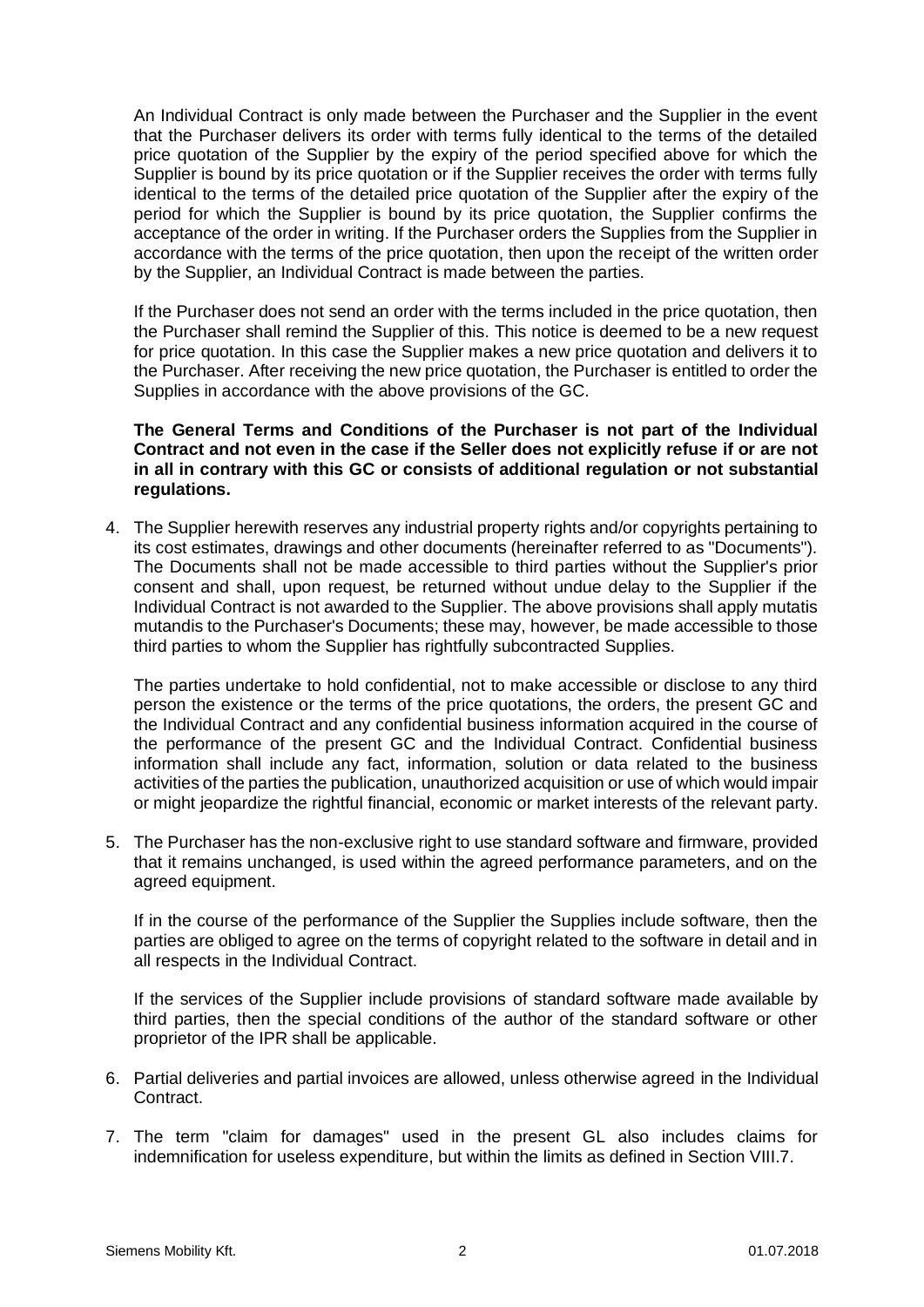# **II. PRICES, TERMS OF PAYMENT, AND SET-OFF**

- 1. Prices including forwarding and packaging, unless otherwise agreed in the Individual Contract. Value added tax shall be added at the then applicable rate.
- 2. If under the Individual Contract the Supplier is also responsible for assembly or erection and unless otherwise agreed, the Purchaser shall pay the agreed remuneration and any incidental costs specified in the relevant Individual Contract, e.g. for travelling and transport as well as allowances.
- 3. Payments shall be made in the currency and manner required by the Supplier free of, and without deducting or withholding, any bank cost. Any payments shall be deem as fulfilled if the amount is booked of the bank account of the Seller.
- 4. The Purchaser may set off only those claims which are acknowledged in writing by the Supplier and are undisputed or non-appealable.

# **III. RETENTION OF TITLE**

- 1. The items pertaining to the Supplies ("Retained Goods") shall remain the Supplier's property until each and every claim the Supplier has against the Purchaser on the basis of the relevant Individual Contract or the present GC has been fulfilled.
- 2. For the duration of the retention of title, the Purchaser may not pledge the Retained Goods or use them as security, and resale shall be possible only for resellers in the ordinary course of their business and only on condition that the reseller receives payment from its customer or makes the transfer of property to the customer dependent upon the customer fulfilling its obligation to effect payment and the Purchaser making payment to the Supplier.
- 3. The Purchaser shall inform the Supplier forthwith of any seizure or other act of intervention by third parties.
- 4. Where the Purchaser fails to fulfil its duties, fails to make payment due, or otherwise violates its obligations the Supplier shall be entitled to rescind the Individual Contract or terminate the Individual Contract with immediate effect and take back the Retained Goods in the case of continued failure following expiry of a reasonable remedy period set by the Supplier. The Purchaser shall be obliged to return the Retained Goods. The fact that the Supplier takes back Retained Goods and/or exercises the retention of title, or has the Retained Goods seized, shall not be construed to constitute a rescission of the Individual Contract or its termination with immediate effect, unless the Supplier so expressly declares in writing.
- 5. If the Purchaser delays performing any of its obligations arising under the present GC or the relevant Individual Contract for a reason for which it is responsible, then it shall indemnify the Supplier for any additional costs reasonably incurred by the Supplier due to the delay.

# **IV. TIME FOR SUPPLIES; DELAY**

1. The times set for delivery shall be governed by the provisions of the Individual Contract. Times set for Supplies shall only be binding if all Documents to be furnished by the Purchaser, necessary permits and approvals, especially concerning plans, are received in time and if agreed terms of payment and other obligations of the Purchaser are fulfilled. If these conditions are not fulfilled in time, times set shall automatically be extended with the duration of the Purchaser's delay.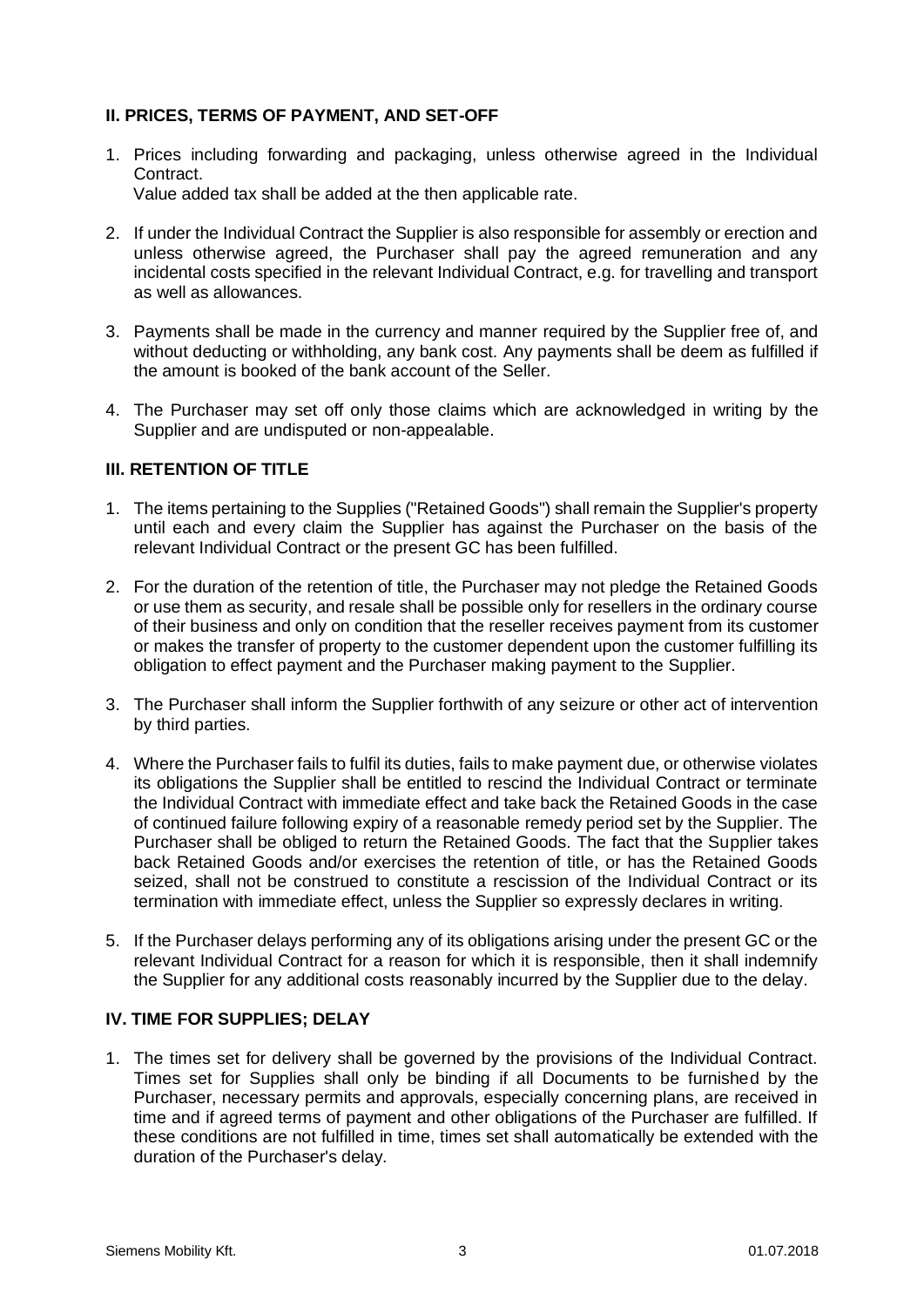- 2. The time set for delivery is deemed to be met if
	- (a) if the Supplies do not include assembly or erection, when the Supplies are delivered to the Purchaser at the time and date of performance set in the Individual Contract. The time set is deemed to be met even if the Purchaser delays receiving the Supplies although it is reported to be ready for delivery within the time set.
	- (b) if the Supplies include assembly or erection, at the time when the assembly and the erection is completed at the time set in the Individual Contract.
- 3. If non-observance of the times set is due to force majeure such as mobilization, war, rebellion or similar events, e.g. strike or lockout, quarantine or other acts of God (flood, fire etc.) such times shall be extended accordingly.
- 4. If the Supplier is responsible for the delay in the supply, the Purchaser may claim a compensation as liquidated damages in the amount of 0,5% for every completed working day , but in no case more than a total of 15% of the net price of that part of the Supplies which due to the delay could not be put to the intended use.
- 5. In case of delayed Supplies the Purchaser may make claims for damages due to delayed Supplies as provided for in Article VIII No. 7.
- 6. If dispatch or delivery, due to Purchaser's request, is delayed by more than one month after notification of the readiness for dispatch was given, the Purchaser may be charged, for every additional month commenced, storage costs of 0.5% of the gross price of the relevant items of the Supplies, but in no case more than a total of 5%. The parties to the contract may prove that higher or, as the case may be, lower storage costs have been incurred.

### **V. PASSING OF RISK**

- 1. The risk shall pass to the Purchaser when the Supplier delivers the Supplies to the Purchaser. Upon the Purchaser's explicit written request, the Supplier shall insure the Supplies against the usual risks of transport at the Purchaser's expense.
- 2. The risk shall pass to the Purchaser if delivery is delayed for reasons for which the Purchaser is responsible or if the Purchaser has failed to accept the Supplies without any justifiable grounds without referring to any defect in quality.

# **VI. ASSEMBLY AND ERECTION**

Unless otherwise agreed in written form, assembly and erection shall be subject to the following provisions:

- 1. The Purchaser shall provide at its own expense and in due time:
	- a) all earth and construction work and other ancillary work outside the scope of the Individual Contract, including the necessary skilled and unskilled labor, construction materials and tools,
	- b) the equipment and materials necessary for assembly and commissioning such as scaffolds, lifting equipment and other devices as well as fuels and lubricants,
	- c) energy and water at the point of use including connections, heating and lighting,
	- d) suitable dry and lockable rooms of sufficient size adjacent to the site where the Supplier carries out its duty (e.g. assembly, erection etc.) for the storage of machine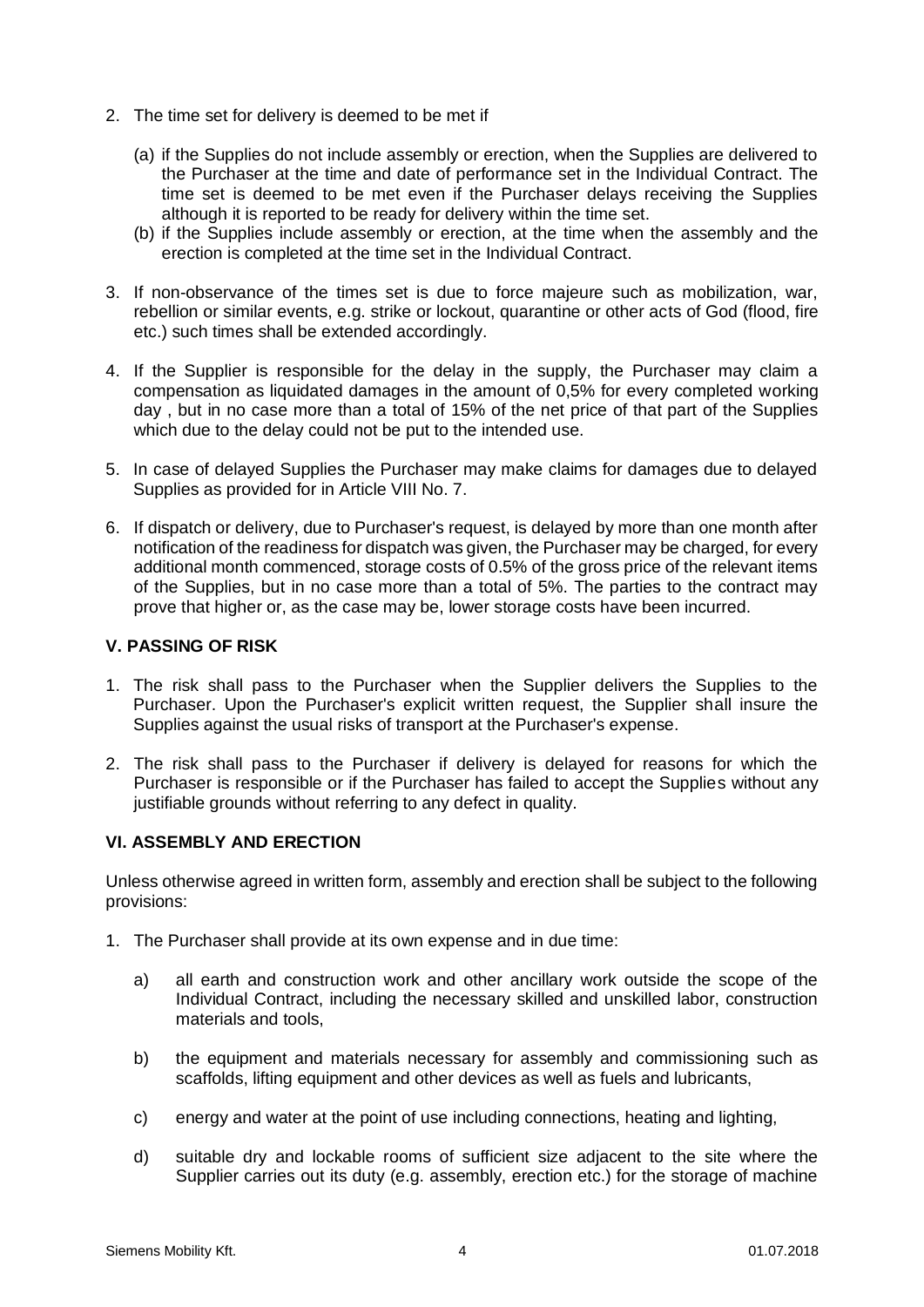parts, apparatus, materials, tools, etc. and adequate working and recreation rooms for the erection personnel, including sanitary facilities as are appropriate in the specific circumstances; furthermore, the Purchaser shall take all measures it would take for the protection of its own possessions to protect the possessions of the Supplier and of the erection personnel at the site,

- e) protective clothing and protective devices needed due to particular conditions prevailing on the specific site.
- 2. Before the erection work starts, the Purchaser shall unsolicitedly make available any information required concerning the location of concealed electric power, gas and water lines or of similar installations as well as the necessary structural data.
- 3. Prior to assembly or erection, the materials and equipment necessary for the work to start must be available on the site of assembly or erection and any preparatory work must have advanced to such a degree that assembly or erection can be started as agreed and carried out without interruption. Access roads and the site of assembly or erection must be level and clear.
- 4. If assembly, erection or commissioning is delayed due to circumstances for which the Supplier is not responsible, pursuant to Article III No. 5 the Purchaser shall bear the reasonable costs incurred for idle times and any additional travelling expenditure of the Supplier or the erection personnel. Reasonable costs shall be taken over by Purchaser upon information received from Supplier.
- 5. If the Supplier undertook assembly and erection subject to specific settlement, in addition to the provisions of this Section, the following provisions are applicable:
	- the Purchaser shall pay the Supplier any charge, fees and allowances set out in the Individual Contract for work during working hours, overtime, work done in night shifts, on Sundays, on public holidays or in other extraordinary circumstances and for planning and overseeing.
	- the following costs shall also be paid: travelling costs, shipment cost of manual tools and other accessories and the costs of delegation for work, working hours, for the time of rest and during travelling and public holidays.

# **VII. RECEIVING SUPPLIES**

The Purchaser shall not refuse to receive Supplies due to minor defects. Minor defects shall include any defect of the Supplies that does not substantially affect the use of the relevant product in the normal course of operation and does not affect the functionality, operation, maintenance and development of the relevant Supplies. Minor defects will be remediated according to the Supply Agreement.

# **VIII. DEFECTS AS TO QUALITY**

The Supplier shall be liable for defects as to quality (hereinafter referred to as "Defects") as follows:

1. Defective parts or defective services shall be, at the Supplier's discretion, repaired, replaced or provided again free of charge, provided that the reason for the Defect has already existed at the time when the risk passed. Deadlines agreed in the Supply Agreement.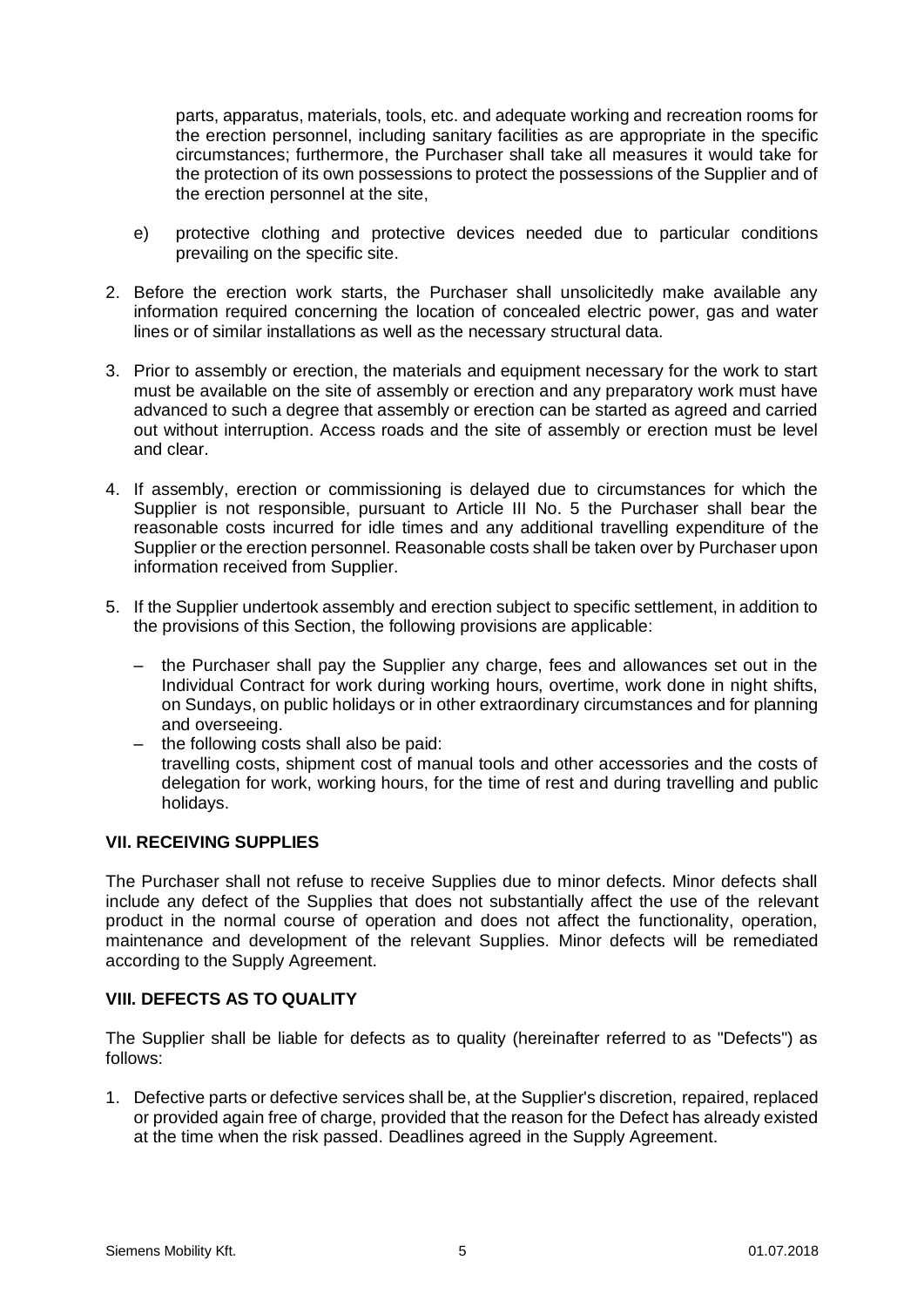- 2. **Claims for repair or replacement are subject to a statute of limitations of 12 months calculated from the start of the statutory statute of limitations under the Civil Code; the same shall apply mutatis mutandis in the case of rescission and reduction.**
- 3. Notifications of Defect by the Purchaser shall be given in written form without undue delay.
- 4. The Supplier shall repair or to replace the defective good within a reasonable period of time.
- 5. There shall be no claims based on Defect in cases of insignificant deviations from the agreed quality, or natural wear and tear, or damage arising after the passing of risk from faulty or negligent handling, excessive strain, unsuitable equipment, defective civil works, inappropriate foundation soil, or claims based on particular external influences not assumed under the present GC or the Individual Contract, or form nonreproducible software errors. Claims based on defects attributable to improper modifications or repair work carried out by the Purchaser or third parties and the consequences thereof are likewise excluded.
- 6. The Purchaser shall have no claim with respect to expenses incurred in the course of supplementary performance, including costs of travel, transport, material, and labor, to the extent that expenses increased because the subject -matter of the Supplies has subsequently been brought to another location than the Purchaser's branch office, unless doing so complies with the normal use of the Supplies.
- 7. **The Supplier is liable to the Purchaser for any damage caused to the Purchaser by late or defective performance.** The limitation on the amount of the damages shall not apply to the extent that a Defect has been fraudulently concealed, and/or intentionally breach of contract on the part of the Supplier or in the case of loss of life, bodily injury or damage to health. Any other or additional claims of the Purchaser in relation to any Defect or any claim based on the breach of the Individual Contract or the present GC exceeding the claims provided for in this Article VIII are excluded. This imitation does not affect the claims described in Section X.

# **IX. INDUSTRIAL PROPERTY RIGHTS AND COPYRIGHT; DEFECTS IN TITLE**

- 1. The Supplier shall provide to the Purchaser the industrial property rights and copyrights (hereinafter referred to as "IPR") necessary for the use of the Supplies for their intended purpose. The detailed conditions on IPR are included in the Individual Contract. If a third party asserts a justified claim against the Purchaser based on an infringement of an IPR set out in the Individual Contract, the Supplier shall be liable to the Purchaser as follows:
	- a) The Supplier shall choose whether to acquire, at its own expense, the right to use the IPR with respect to the Supplies concerned or whether to modify the Supplies such that they no longer infringe the IPR or replace them. If this would be impossible for the Supplier under reasonable conditions, the Purchaser may rescind the Individual Contract or reduce the remuneration pursuant to the applicable statutory provisions.
	- b) The Supplier's liability to pay damages is governed by Article VIII.
	- c) The above obligations of the Supplier shall apply only if the Purchaser (i) immediately notifies the Supplier of any such claim asserted by the third party in written form, (ii) does not concede the existence of an infringement and (iii) leaves any protective measures and settlement negotiations to the Supplier's discretion. If the Purchaser stops using the Supplies in order to reduce the damage or for other good reason, it shall be obliged to point out to the third party that no acknowledgement of the alleged infringement may be inferred from the fact that the use has been discontinued.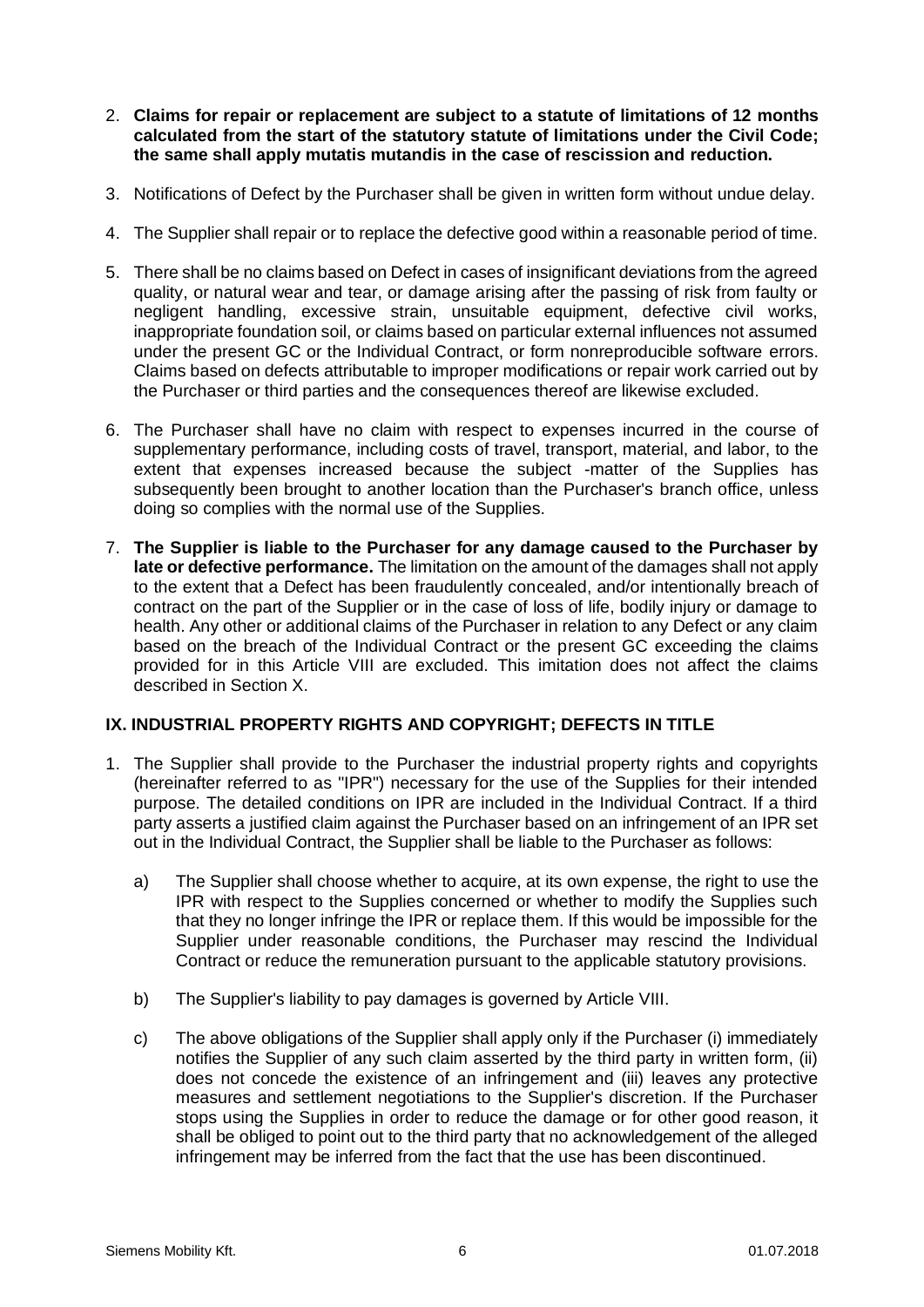- 2. Claims of the Purchaser shall be excluded if it is responsible for the infringement of an IPR.
- 3. Claims of the Purchaser are also excluded if the infringement of the IPR is caused by specifications not included in the Individual Contract, by a type of use not foreseeable by the Supplier or by the Supplies being modified by the Purchaser or being used together with products not provided by the Supplier.
- 4. Where other defects in title occur, Article VIII shall apply mutatis mutandis.

#### **X. IMPOSSIBILITY OF PERFORMANCE; ADAPTATION OF CONTRACT**

- 1. To the extent that delivery is impossible, the Purchaser is entitled to claim damages, unless the Supplier is not responsible for the impossibility. The Supplier's liability for any consequential loss, including without limitation the loss of profit, loss of production, loss of data, is excluded in any event. **The Purchaser's claim for damages is, however, limited to an amount of 100% of the value of the part of the Supplies which, owing to the impossibility, cannot be put to the intended use**. This limitation shall not apply in the case of mandatory liability based on intent or loss of life, bodily injury or damage to health.
- 2. Where unforeseeable events within the meaning of the Article IV No. 3 substantially change the value importance or the contents of the Supplies or considerably affect the Supplier's business, the relevant Individual Contract shall be adapted taking into account the principles of reasonableness and good faith. To the extent this is not justifiable for economic reasons, the Supplier shall have the right to rescind the Individual Contract. If the Supplier intends to exercise its right to rescind the Individual Contract, it shall notify the Purchaser thereof without undue delay after having realized the repercussions of the event; this shall also apply even where an extension of the delivery period has previously been agreed with the Purchaser.

#### **XI. VENUE AND APPLICABLE LAW**

- 1. The parties shall attempt to amicably settle any dispute that may emerge out of or in relation with this agreement. In the event of such measures failing they apply to the court with overall responsibility and competency.
- 2 The present GC and the Individual Contracts made on the basis of the present GC shall be governed by the Hungarian law,
- 3 The present GC has been made in English and in Hungarian. In case of any discrepancy between these versions, the Hungarian version shall be prevail.

#### **XII. EXTRAORDINARY TERMINATION**

1. In addition to any additional right of termination set out in the present GC and/or the Individual Contract either Party may terminate the relevant Individual Contract if the other Party is in serious breach of the relevant Individual Contract and fails to take all reasonably steps to remedy the breach within 15 days of the receipt of the notice to this effect.

#### **XIII. SERVERABILITY CLAUSE**

1. The legal invalidity of one or more provisions of the present GC or the Individual Contract in no way affects the validity of the remaining provisions. This shall not apply if it would unreasonable for one of the parties to be obliged to continue the contract.

#### **XIV. RESERVATION CLAUSE**